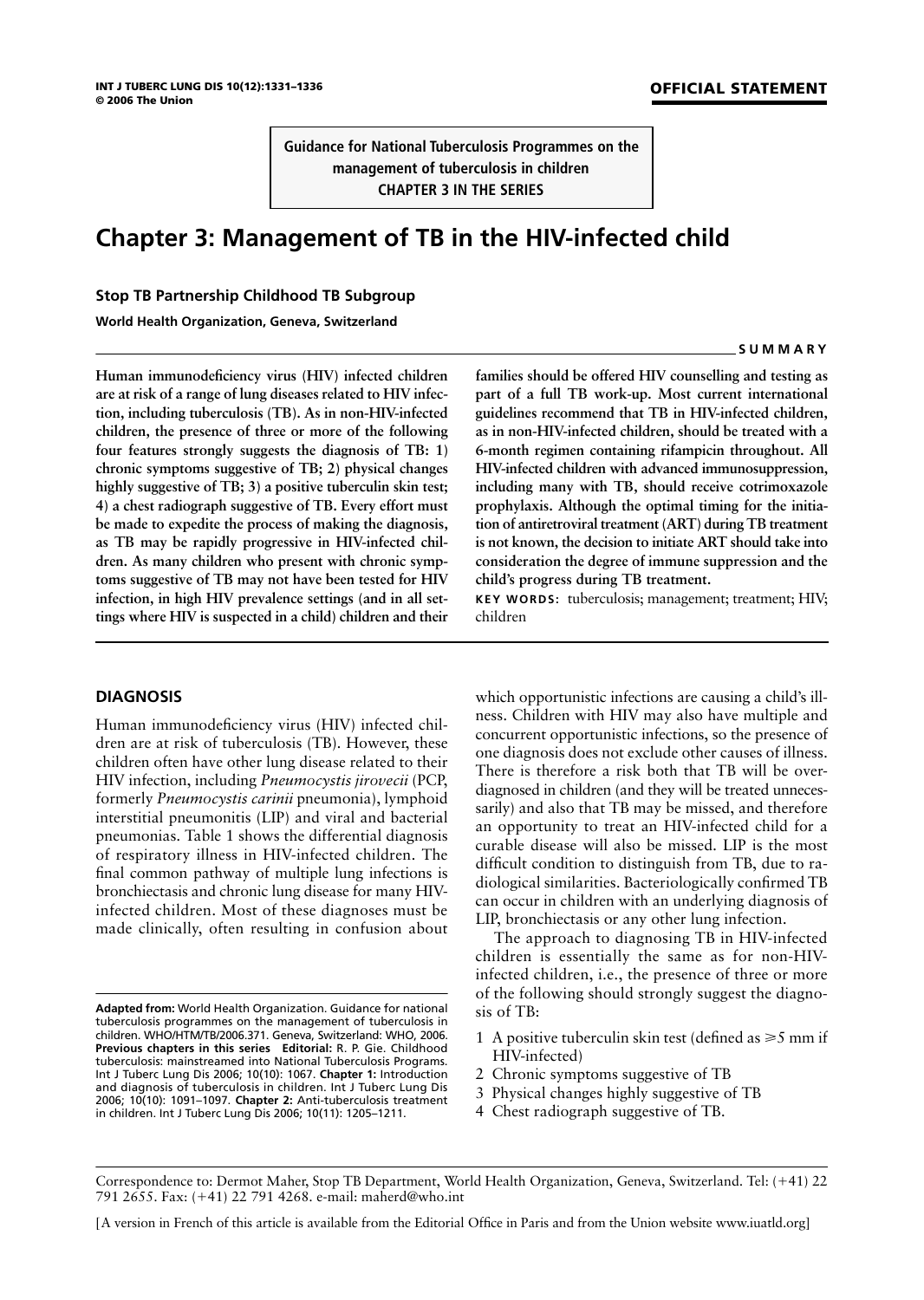|                                            | Table 1 Differential diagnosis of respiratory illness in HIV-infected                                                                                                                                                                                                                | children                                                                                                                       |                            |                                                                                                |                                                                                                                                   |                                                                                      |
|--------------------------------------------|--------------------------------------------------------------------------------------------------------------------------------------------------------------------------------------------------------------------------------------------------------------------------------------|--------------------------------------------------------------------------------------------------------------------------------|----------------------------|------------------------------------------------------------------------------------------------|-----------------------------------------------------------------------------------------------------------------------------------|--------------------------------------------------------------------------------------|
| llIness                                    | Causative agent(s)                                                                                                                                                                                                                                                                   | Clinical features                                                                                                              | Age ranges                 | Radiological features                                                                          | Diagnostic technique                                                                                                              | Treatment*                                                                           |
| Tuberculosis                               | Mycobacterium tuberculosis                                                                                                                                                                                                                                                           | unremitting cough, weight loss,<br>Subacute onset, <sup>+</sup> persistent and<br>tevers                                       | All ages                   | Lymph node enlarge-<br>ment, infiltration,<br>primary complex                                  | Smear microscopy, chest radiograph, TB medications<br>tuberculin skin test, history of con-<br>tact (other tests where available) |                                                                                      |
| Bacterial pneumonia                        | S. pneumoniae, H. influenzae,<br>Salmonella spp., S. aureus,<br>K. pneumoniae, E. coli                                                                                                                                                                                               | fever, elevated<br>leukocyte count on full blood<br>Rapid onset, high<br>count (FBC)                                           | All ages                   | Bronchopneumonia                                                                               | Sputum culture not useful in<br>children; blood cultures                                                                          | gram-negative organisms)<br>Broad spectrum antibiotics<br>(including coverage of     |
| Viral pneumonia                            | megalovirus, Epstein-Barr virus<br>adenovirus, influenza, cyto-<br>Respiratory syncytial virus,                                                                                                                                                                                      | Air trapping with wheezing                                                                                                     | Infants >older<br>children | Diffuse interstitial<br>hyperinflation<br>infiltrates,                                         | Clinical                                                                                                                          | Supportive care                                                                      |
| Lymphoid interstitial<br>pneumonitis (LIP) | Immune response to<br>Epstein-Barr virus                                                                                                                                                                                                                                             | Slow onset, cough, mild hypoxia,<br>enlargement, finger clubbing<br>generalised<br>lymphadenopathy, parotid<br>associated with | Older children             | Diffuse reticulonodular<br>pattern, lymph node<br>enlargement                                  | Clinical                                                                                                                          | corticosteroids in some cases<br>Antiretroviral therapy,                             |
| ဉ်                                         | Pneumocystis jirovecii                                                                                                                                                                                                                                                               | Abrupt severe pneumonia,<br>severe hypoxia                                                                                     | Infants                    | tration, hyperinflation<br>Diffuse interstitial infil-                                         | Clinical                                                                                                                          | for moderate to severe cases<br>Cotrimoxazole, corticosteroids                       |
| <b>Bronchiectasis</b>                      | (usually complication of LIP or TB)<br>Recurrent respiratory infections                                                                                                                                                                                                              | Slow onset, cough productive of copious<br>sputum (purulent, occasionally blood-<br>stained), halitosis, finger clubbing       | Older children             | usually of lower lobes<br>Honeycombing,                                                        | Chest X-ray                                                                                                                       | superinfections, rarely lung<br>Physiotherapy, treatment of<br>resection (lobectomy) |
|                                            | HIV = human immunodeficiency virus; TB = tuberculosis; LIP = lymphoid interstitial pneumonitis.<br>* Note that in addition to the improvement in many of these conditions with the specific<br><sup>†</sup> Onset can occasionally be acute, especially in immunocompromised infants |                                                                                                                                |                            | treatment indicated, their severity and frequency usually improve with antiretroviral therapy. |                                                                                                                                   |                                                                                      |

Many children who present with chronic symptoms suggestive of TB may not have been tested for HIV infection. In high HIV prevalence settings (and in all settings where HIV is suspected in a child), children and their families should be offered HIV counselling and testing as part of a full TB work-up.

# **MANAGEMENT**

## *Treatment of tuberculosis*

Most current international guidelines recommend that TB in HIV-infected children should be treated with a 6-month regimen, as in non-HIV-infected children.1 However, some national guidelines recommend that HIV-infected children with pulmonary TB be treated for 9 months and those with extra-pulmonary TB be treated for 12 months.2 Where possible, children should be treated with rifampicin for the entire treatment duration, as higher relapse rates among HIV-infected adults have been found when ethambutol is used in the continuation phase. Most children with TB, including those who are HIV-infected, have a good response to the 6 month regimen. Possible causes for failure, such as noncompliance with therapy, poor drug absorption, drug resistance and alternative diagnoses should be investigated in children who are not improving on TB treatment. A study is in progress to determine the effectiveness of a 9-month compared to a 6-month treatment course.

As in children not infected with HIV, a trial of TB treatment is not generally recommended in HIV-infected children. A decision to treat any child for TB should be carefully considered, and once this is done the child should receive a full course of treatment.

## *Cotrimoxazole prophylaxis*

Daily cotrimoxazole prophylaxis (20 mg trimethoprim  $[TMP] + 100$  mg sulfamethoxazole  $[SMX]$  if aged  $6$  months; 40 mg TMP + 200 mg SMX if  $5$  years; 80 mg TMP + 400 mg SMX if  $\geq 5$  years) prolongs survival in HIV-infected children and reduces the incidence of respiratory infections and hospitalisation. No studies have been done in HIV-infected children with TB, but a number of studies of cotrimoxazole prophylaxis in HIV-infected adults with TB have shown clear and consistent benefit. The World Health Organization (WHO) and the Joint United Nations Programme on HIV/AIDS (UNAIDS) have recently revised provisional recommendations for HIV-infected children.3 All HIV-infected children with advanced immunosuppression should be started on cotrimoxazole. There is no consensus yet on whether children on antiretroviral therapy (ART) who have immune reconstitution can safely stop cotrimoxazole.

## *Antiretroviral therapy*

The WHO has published standardised recommendations for managing TB in HIV-infected infants and children.4 HIV-infected children benefit from treatment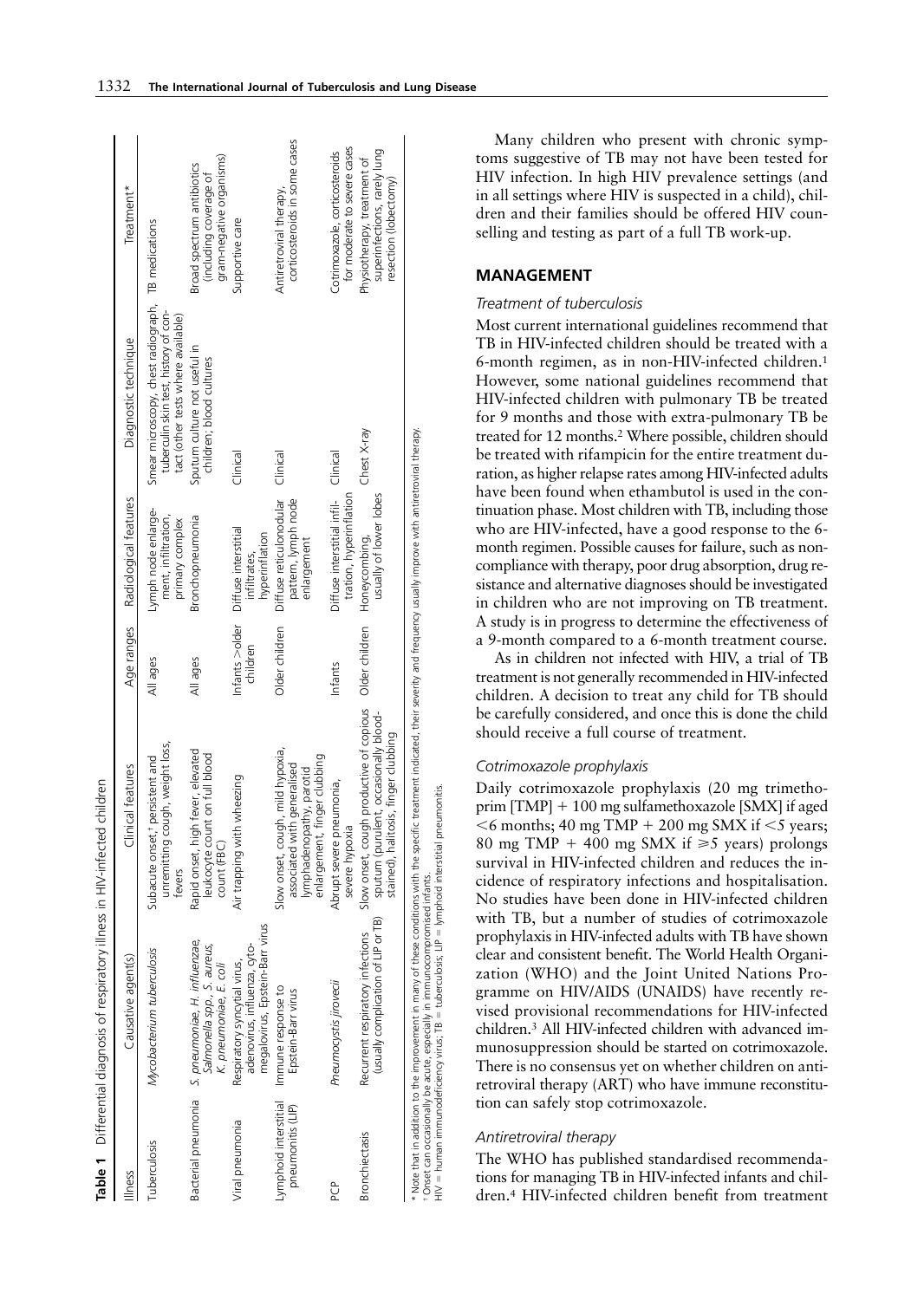| Clinical stage of<br>child with TB<br>(as an event<br>indicating need<br>for ART) | Timing of ART following initiation<br>of TB treatment<br>(rifampicin-containing regimen)*                                                                                                                                                                                                                                                                                                                                                                                                                                                                                                                                                    | Recommended ARV regimen                                                                                                                                                                                                                                                                                        |
|-----------------------------------------------------------------------------------|----------------------------------------------------------------------------------------------------------------------------------------------------------------------------------------------------------------------------------------------------------------------------------------------------------------------------------------------------------------------------------------------------------------------------------------------------------------------------------------------------------------------------------------------------------------------------------------------------------------------------------------------|----------------------------------------------------------------------------------------------------------------------------------------------------------------------------------------------------------------------------------------------------------------------------------------------------------------|
| WHO paediatric<br>clinical stage 4 <sup>+</sup>                                   | Start ART soon after TB treatment<br>(between 2 and 8 weeks following                                                                                                                                                                                                                                                                                                                                                                                                                                                                                                                                                                        | In children $<$ 3 years<br>• Preferred: triple NRTI first-line regimen                                                                                                                                                                                                                                         |
| WHO paediatric<br>clinical stage 3 <sup>+</sup>                                   | start of TB treatment)<br>With clinical management alone:<br>• Start ART soon after TB treatment<br>(between 2 and 8 weeks following                                                                                                                                                                                                                                                                                                                                                                                                                                                                                                         | $(d4T or AZT + 3TC + ABC)$<br>• Alternative: standard first-line regimen<br>of two NRTIs $+$ NVPs                                                                                                                                                                                                              |
|                                                                                   | start of TB treatment)<br>• If excellent clinical response to TB<br>treatment in first 2 to 8 weeks of TB<br>treatment, and child is stable and on<br>cotrimoxazole preventive therapy<br>(CPT)* it may be reasonable to delay<br>initiation of ART                                                                                                                                                                                                                                                                                                                                                                                          | In children $>$ 3 years: $\mathbb{I}$<br>• Preferred: triple NRTI first-line regimen<br>$(d4T or AZT + 3TC + ABC)$<br>• Alternative: standard first-line regimen<br>of two NRTIs $+$ EFV#                                                                                                                      |
|                                                                                   | Where CD4 is available:<br>• Evaluate the possibility of delaying<br>initiation of ART depending on<br>assessment of clinical status and<br>CD4, and clinical and immunological<br>response to TB treatment:<br>Severe and advanced immuno-<br>deficiency: * * initiate ART soon after<br>TB treatment (between 2 and 8<br>weeks following start of TB<br>treatment)<br>Mild or no immunodeficiency: <sup>++</sup><br>initiation of ART may be delayed<br>until after the completion of TB<br>treatment; closely monitor response<br>to TB treatment and reassess for ART<br>after TB treatment; if no<br>improvement, consider starting ART | Following completion of TB treatment it<br>is preferable to remain on the ART<br>regimen as outlined above.<br>• Regimens as recommended above<br>• Where ART can be delayed until after<br>completion of TB treatment, initiation<br>with a standard two NRTIs $+$ NNRTI<br>first-line regimen is recommended |

**Table 2** Recommendations for the timing of ART following the initiation of TB treatment with a rifampicin-containing regimen in HIV-infected infants and children<sup>4</sup>

\* Administration of CPT is important in children with TB-HIV coinfection.

† All children with clinical stage 4 (that includes extra-pulmonary TB other than lymph node TB) should be initiated on ART regardless of CD4 criteria.

‡ Pulmonary TB and lymph node TB represent clinical stage 3.

§ Careful clinical monitoring with laboratory support, if available, is recommended where NVP is administered concurrently with rifampicin.

¶ Because of lack of data the ranking of preferred or alternative ARV regimens is not a consensus recommendation. # EFV is not currently recommended for children <3 years of age or <10 kg, and should not be given to postpubertal adolescent girls who are either in the first trimester of pregnancy or are sexually active and not using adequate contraception.

\*\* Severe immunodeficiency; advanced immunodeficiency is assumed to be up to 5% above the age-specific CD4 threshold for severe immunodeficiency or CD4 200–349 cells/mm<sup>3</sup> for children  $\geq 5$  years of age.

††Mild or nonsignificant immunodeficiency is assumed at CD4 levels above those defining advanced immunodeficiency.  $ART = antiretroviral treatment; TB = tuberculosis; HIV = human immunodeficiency virus; WHO = World Health$ Organization; NRTI = nucleoside reverse transcriptase inhibitors;  $d4T =$  stavudine;  $AZT =$  zidovudine;  $3TC =$  lamivudine; ABC = abacavir; EFV = efavirenz; NNRTI = non-nucleoside reverse transcriptase inhibitors; NVP = nevirapine.

of HIV with ART. In HIV-infected children with confirmed or presumptive TB, the initiation of TB treatment is the priority. Treatment of TB in HIV-infected children on ART or who are planned to start on ART needs careful consideration, as the rifamycins, especially rifampicin, and some of the non-nucleoside reverse transcriptase inhibitors (NNRTIs) and protease inhibitors (PIs) cause clinically significant drug interactions. Furthermore, the adverse events of antituberculosis drugs and antiretroviral drugs are similar and can cause confusion as to which drugs need to be stopped. Rifampicin reduces the serum concentrations of most PIs by 80% or more, and NNRTIs by between 20% and 60%. Because recommendations on

combinations of anti-tuberculosis drugs and antiretroviral drugs are frequently revised, obtaining the most recent information from the WHO website\* is advised. The CDC website† also provides useful information.

Although the optimal timing for the initiation of ART during anti-tuberculosis treatment is not known, the decision to initiate ART should take into consideration the degree of immune suppression and the child's progress during anti-tuberculosis treatment. Table 2 shows the recommendations for the timing of

<sup>\*</sup> http://www.who.int/hiv/mediacentre

<sup>†</sup> http://www.cdc.gov/nchstp/tb/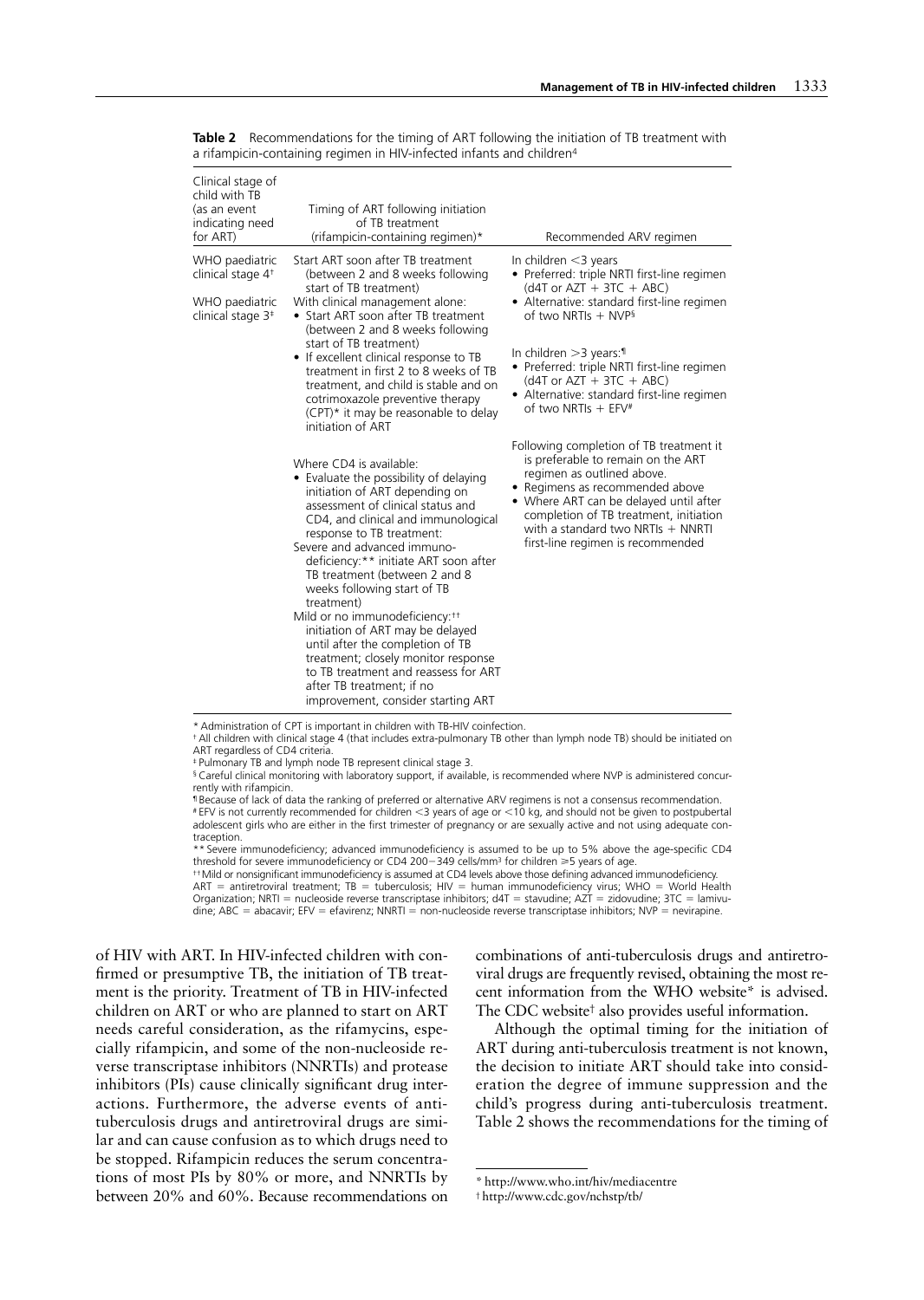|                                                         | Age-related CD4 values               |                                          |                                       |                                                     |  |
|---------------------------------------------------------|--------------------------------------|------------------------------------------|---------------------------------------|-----------------------------------------------------|--|
| Classification of<br>HIV-associated<br>immunodeficiency | $\leq 11$<br>months<br>$\%$          | $12 - 35$<br>months<br>$\%$              | $36 - 59$<br>months<br>$\%$           | $\geqslant$ 5 years<br>cells/mm <sup>3</sup>        |  |
| Not significant<br>Mild<br>Advanced<br>Severe           | >35<br>$30 - 35$<br>$25 - 30$<br><25 | > 30<br>$25 - 30$<br>$20 - 25$<br>$<$ 20 | >25<br>$20 - 25$<br>$15 - 20$<br>< 15 | $>$ 500<br>350-499<br>200-349<br>$<$ 200 or $<$ 15% |  |

**Table 3** Proposed classification of HIV-associated immunodeficiency in infants and children4

 $HIV =$  human immunodeficiency virus.

ART following the initiation of anti-tuberculosis treatment in children who are coinfected with HIV. The clinical and immunological condition of the HIV-infected child should guide the decision as to whether to:

- start ART treatment soon (2–8 weeks) after the start of anti-tuberculosis treatment;
- delay ART until after completion of the initial phase of anti-tuberculosis treatment; or
- delay start of ART until anti-tuberculosis treatment is completed.

Where possible, the initiation of ART should be deferred for at least 2–8 weeks in children starting antituberculosis treatment who have not yet started ART (i.e., antiretroviral 'naïve' patients). A careful review of any possible drug interactions between ART and antituberculosis medications should be carried out, and any modifications should be determined with the guidance of an HIV treatment expert.

#### *Immune reconstitution inflammatory syndrome*

Immune reconstitution inflammatory syndrome (IRIS), characterised by clinical deterioration after initial improvement, has been observed in patients on antituberculosis treatment who have started ART. The reaction may occur during the first 3–6 months of ART, is generally self-limiting and lasts 10–40 days.

Sometimes a child on ART may develop TB. Consideration of the timing of development of TB after starting ART is important in determining the likely cause of TB. TB occurring in the first 6 months of ART may be part of IRIS. TB occurring after 6 months of ART may be a sign of failure of the ART regimen. TB occurring at any time during ART may be attributable to a new TB infection, depending on exposure. Antituberculosis treatment should be started without delay. The CD4 cell count or percentage is useful to guide clinical management (see Tables 2 and 3).

## **PREVENTION**

## *General and specific strategies*

Global efforts to control the co-epidemics of TB and HIV will benefit children.<sup>5</sup> This includes the expan-

sion of prevention of maternal-to-child transmission (PMTCT) programmes that will reduce new HIV infections in young children, and expansion of the Stop TB strategy. However, additional specific strategies are needed. At a minimum, all HIV-infected children should be screened for TB and all children with TB should be offered HIV testing and counselling in high HIV prevalence settings. Irrespective of age, all HIVinfected children who are household contacts of infectious cases should be evaluated for TB disease and treated with prophylaxis (see Chapter 4 in this series 'Childhood contact screening and management'\*). Innovative approaches are needed to ensure that coinfected children are identified, and that where possible, disease is prevented.

### *BCG vaccination*

The HIV pandemic has implications for BCG vaccination (see section on BCG in Chapter 5 in this series 'Roles and responsibilities, recording and reporting, and BCG vaccination'†). Although there have been a few reports of disseminated BCG infection after BCG immunisation of HIV-infected children, prospective studies comparing BCG immunisation in HIV-infected and non-infected infants have showed no difference in risk of complications. It is recommended that BCG vaccination policy should depend on the prevalence of TB in a country. In countries with a high TB prevalence, the benefits of BCG vaccination outweigh the risks, and the WHO recommends a policy of routine BCG immunisation for all neonates.<sup>6</sup> A child who has not had routine neonatal BCG immunisation and has symptoms of HIV/AIDS should not be given BCG because of the risk of disseminated BCG disease. BCG should not be given to HIV-infected children in low TB prevalence countries.

Concerning the management of BCG disease in HIV-infected children (or children with other immunodeficiencies), the diagnosis is difficult and the treatment is specialized, as *Mycobacterium bovis* is resistant to pyrazinamide and requires higher doses of other first-line TB medications. Some experts recommend 15 mg/kg/dose of isoniazid and 15–20 mg/kg/ dose of rifampicin. HIV-infected children suspected of having BCG disease should be referred to an expert for management.

#### *References*

- 1 World Health Organization. Treatment of tuberculosis: guidelines for national programmes. 3rd ed. WHO/CDS/TB/2003. 313. Geneva, Switzerland: WHO, 2003.
- 2 Centers for Disease Control and Prevention. Treating opportunistic infections among HIV-exposed and infected children. MMWR 2004; 53(RR-14): 1–63. http://www.cdc.gov/mmwr/ preview/mmwrhtml/rr5314a1.htm Accessed August 2006.

<sup>\*</sup> To appear in the January 2007 issue of the *Journal*.

<sup>†</sup>To appear in the February 2007 issue of the *Journal.*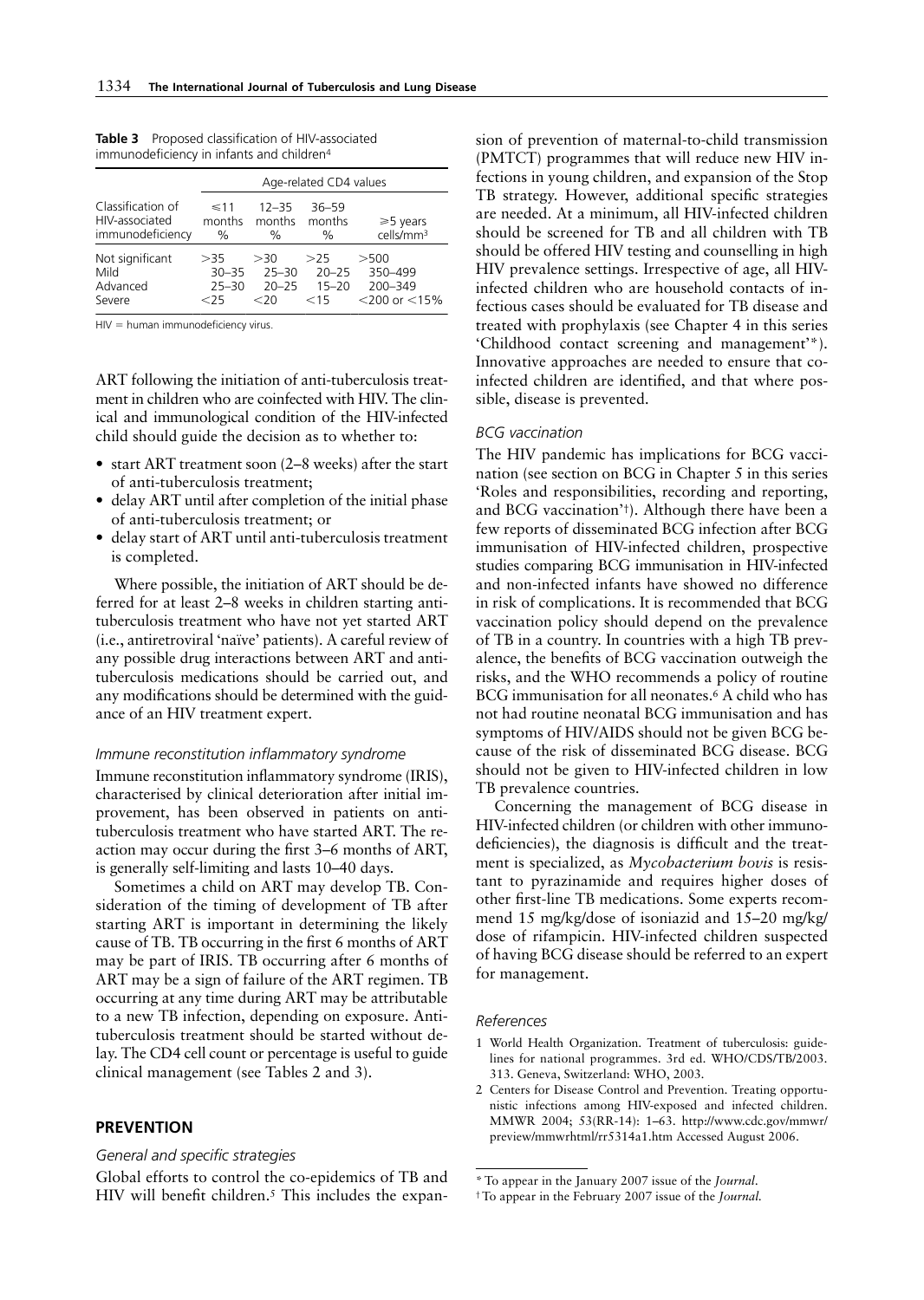- 3 World Health Organization. Guidelines for cotrimoxazole prophylaxis for HIV-related infections in children, adolescents and adults in resource-limited settings. Recommendations for a public health approach. Geneva, Switzerland: WHO, 2006. http://www. who.int/hiv/pub/guidelines/en/index.html Accessed August 2006.
- 4 World Health Organization. Antiretroviral therapy of HIV infection in infants and children in resource-limited settings: towards universal access. Recommendations for a public health approach. Geneva, Switzerland: WHO, 2006. http://www. who.int/hiv/paediatric/en/index.html Accessed August 2006.
- 5 World Health Organization. Strategic framework to decrease the burden of TB/HIV. WHO/CDS/TB/2002.296. Geneva, Switzerland: WHO, 2002.
- 6 World Health Organization. Issues related to the use of BCG in immunization programs: a discussion document. WHO/V&B/ 99.23. Geneva, Switzerland; WHO, 1999.

#### *Suggested reading*

- Berggren Palme E, Gudeta B, Bruchfeld J, Muhe L, Giesecke H. Impact on human immunodeficiency virus 1 infection on clinical presentation, treatment outcome and survival in a cohort of Ethiopian children with tuberculosis. Pediatr Infect Dis J 2002; 21: 1053–1061.
- Blusse van Oud-Alblas H J, van Vliet M E, Kimpen J L, de Villiers G S, Schaaf H S, Donald P R. Human immunodeficiency virus infection in children hospitalised with tuberculosis. Ann Trop Paediatr 2002; 22: 15–23.
- Chintu C, Bhat G J, Walker A S, et al. Co-trimoxazole as prophylaxis against opportunistic infections in HIV-infected Zambian children (CHAP): a double-blind randomised placebo-controlled trial. Lancet 2004; 364: 1865–1871.
- Chintu C, Mudenda V, Lucas S, et al. Lung diseases at necropsy in African children dying from respiratory illnesses: a descriptive necropsy study. Lancet 2002; 360: 985–990.
- Coovadia H M, Jeena P, Wilkinson D. Childhood human immunodeficiency virus and tuberculosis co-infection: reconciling conflicting data. Int J Tuberc Lung Dis 1998; 2: 844–851.
- Cotton M F, Schaaf H S, Hesseling A C, Madhi S A. HIV and childhood tuberculosis: the way forward. Int J Tuberc Lung Dis 2004; 8: 675–682.
- Graham S M, Coulter J B, Gilks C F. Pulmonary disease in HIVinfected African children. Int J Tuberc Lung Dis 2001; 5: 12–23.
- Graham S M, Gibb D M. HIV disease and respiratory infection in children. Br Med Bull 2002; 61: 133–150.
- Jeena P M, Pillay P, Pillay T, Coovadia H M. Impact of HIV-1 coinfection on presentation and hospital-related mortality in chil-

**Les enfants infectés par le virus de l'immunodéficience humaine (VIH) encourent le risque de toute une série de maladies pulmonaires liées à l'infection par le VIH, y compris la tuberculose (TB). Comme chez les enfants non-infectés par le VIH, la présence de trois ou davantage des quatre signes suivants suggère vigoureusement le diagnostic de TB : 1) un test cutané tuberculinique positif ; 2) des symptômes chroniques suggestifs de TB ; 3) des signes objectifs hautement suggestifs de TB ; 4) et un cliché thoracique suggestif de TB. Il faut faire des efforts maximaux pour accélérer le processus de diagnostic car la TB peut s'étendre rapidement chez les enfants infectés par le VIH. Puisque beaucoup d'enfants qui se présentent avec des symptômes chroniques suggestifs de**

dren with culture proven pulmonary tuberculosis in Durban, South Africa. Int J Tuberc Lung Dis 2002; 6: 672–678.

- Jeena P M, Mitha T, Bamber A, Wesley A, Coutsoudis A, Coovadia H M. Effect of human immunodeficiency virus on tuberculosis in children. Tubercle Lung Dis 1996; 77: 437–443.
- Lucas S B, Peacock C S, Hounnou A, et al. Disease in children infected with HIV in Abidjan, Côte d'Ivoire. Br Med J 1996; 312: 335–338.
- Luo C, Chintu C, Bhat G, et al. Human immunodeficiency virus type-1 infection in Zambian children with tuberculosis: changing seroprevalence and evaluation of a thioacetazone-free regimen. Tubercle Lung Dis 1994; 75: 110–115.
- Kiwanuka J, Graham S M, Coulter J B, et al. Diagnosis of pulmonary tuberculosis in children in an HIV-1 endemic area, Malawi. Ann Trop Paediatr 2001; 21: 5–14.
- Madhi S A, Huebner R E, Doedens L, Aduc T, Wesley D, Cooper P. HIV co-infection in children hospitalised with tuberculosis in South Africa. Int J Tuberc Lung Dis 2000; 4: 448–454.
- Puthanakit T, Oberdorfer P, Akarathum N, Wannarit P, Sirisanthana T, Sirisanthana V. Immune reconstitution syndrome after highly active antiretroviral therapy in human immunodeficiency virus-infected Thai children. Pediatr Infect Dis J 2006; 25: 53–58.
- Schaaf H S, Geldenhuys A, Gie R P, Cotton M F. Culture-positive tuberculosis in human immunodeficiency virus type 1-infected children. Pediatr Infect Dis J 1998; 17: 599–604.
- Shelburne S A, Hamill R J, Rodriguez-Barradas M C, et al. Immune reconstitution inflammatory syndrome. Emergence of a unique syndrome during highly active antiretroviral therapy. Medicine 2002; 81: 213–227.
- Thomas P, Bornschlegel K, Singh T P, et al. Tuberculosis in human immunodeficiency virus-infected and human immunodeficiency virus-exposed children in New York City. The New York City Pediatric Spectrum of HIV Disease Consortium. Pediatr Infect Dis J 2000; 19: 700–706.
- World Health Organization. Issues related to the use of BCG in immunization programs: a discussion document. WHO/V&B/ 99.23. Geneva, Switzerland: WHO, 1999.
- World Health Organization. TB/HIV—a clinical manual. 2nd ed. WHO/HTM/TB/2004.329. Geneva, Switzerland: WHO, 2004.
- World Health Organization. Antiretroviral therapy of HIV infection in infants and children in resource-limited settings: towards universal access. Recommendations for a public health approach. Geneva, Switzerland: WHO, 2006.
- World Health Organization. Guidelines for cotrimoxazole prophylaxis for HIV-related infections in children, adolescents and adults in resource-limited settings. Recommendations for a public health approach. Geneva, Switzerland: WHO, 2006.

### **RÉSUMÉ**

**TB peuvent ne pas avoir été testés pour l'infection VIH, dans les contextes à prévalence élevée du VIH (ainsi que dans tous les contextes où l'on suspecte le VIH chez un enfant), les enfants et leurs familles devraient se voir offrir l'accompagnement et le test VIH au sein d'une mise au point globale de la TB. La plupart des directives internationales actuelles recommandent que, chez les enfants infectés par le VIH comme chez ceux qui ne le sont pas, la TB devrait être soignée par un régime de 6 mois comportant la rifampicine de bout en bout. Tous les enfants infectés par le VIH et dont l'état d'immunodépression est avancé, y compris ceux atteints de TB, devraient bénéficier d'une prophylaxie au cotrimoxazole. Bien que le moment optimal de mise en œuvre du traitement anti-**